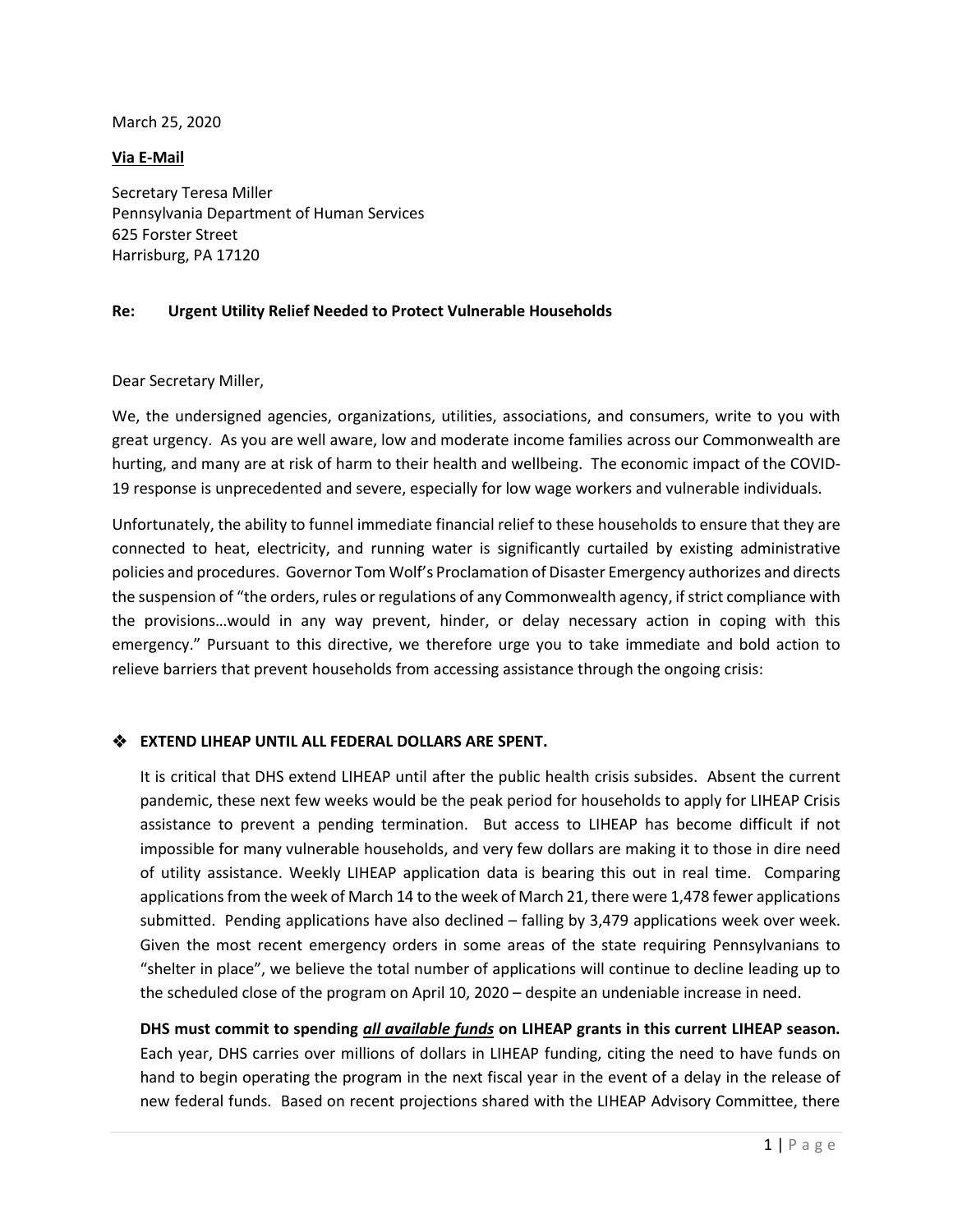will be over \$11 million in unspent funds at the end of the this program year, and an additional \$4 million in funds earmarked for IT upgrades that was not yet spent in this fiscal year. These projections are likely significantly understated because access to LIHEAP Crisis grants has and will be curtailed as a result of the emergency suspension on terminations, discussed further below.

**Given the urgent need for immediate relief, it is not in the public interest to carry over funding into the next fiscal year.** There is likely to be emergency utility assistance in the pending federal relief packages, which will allow DHS to open the program on time in the next fiscal year. But in the short term, people are hurting. It is critical that DHS use all available resources now – and without delay – to direct immediate financial assistance to vulnerable families.

## **AMEND CRISIS GRANT REQUIREMENTS TO ACCEPT PAST-DUE UTILITY BILL AS EVIDENCE OF A CRISIS.**

The Public Utility Commission took swift and decisive action on March 13 to prohibit regulated utility terminations. Unregulated utilities have followed suit.

To prevent confusion and ease anxieties, most utilities have stopped issuing termination notices – *even when a household is in significant arrears and will be terminated immediately after the emergency order is lifted.* Without a termination notice, households with acute needs are unable to access assistance and face immediate loss of service when the emergency declaration is lifted.

To avoid this cliff effect on terminations, we urge DHS to issue emergency policy guidance to CAOs to accept a past-due utility bill to process and award a Crisis Grant. We recommend that Crisis grant amounts awarded to address a past-due utility bill be issued for the lesser of the amount of the pastdue bill or the maximum Crisis grant amount. The Utility File Transfer program could be utilized to streamline this process for both consumers and County Assistance Offices.

# **PERMIT SELF CERTIFICATION OF INCOME, HOUSEHOLD COMPOSITION, HEATING RESPONSIBILITY, AND LEASE ARRANGEMENTS, AS NECESSARY TO FACILITATE ENROLLMENT THROUGH THE PENDENCY OF THE GOVERNOR'S EMERGENCY DECLARATION.**

Businesses, organizations, and government agencies have been forced to close in response to the Governor's most recent Emergency Order, which has unduly complicated the ability for households to obtain necessary paperwork to complete an application for assistance. While DHS permits case workers to contact employers or landlords directly for verification, even this process is made more difficult in light of widespread closures across the state, as employers, property management companies, and other third parties are unavailable to provide verifications. Of course, the digital divide likewise creates insurmountable barriers for many households that cannot access the internet at home – and, due to widespread closures, cannot rely on public Wi-Fi. Indeed, these are insurmountable barriers for many to apply.

Again, the weekly LIHEAP application data reveals this to be true. Despite a significant decline in the number of approved and pending applications, noted above, the number of *rejected* applications due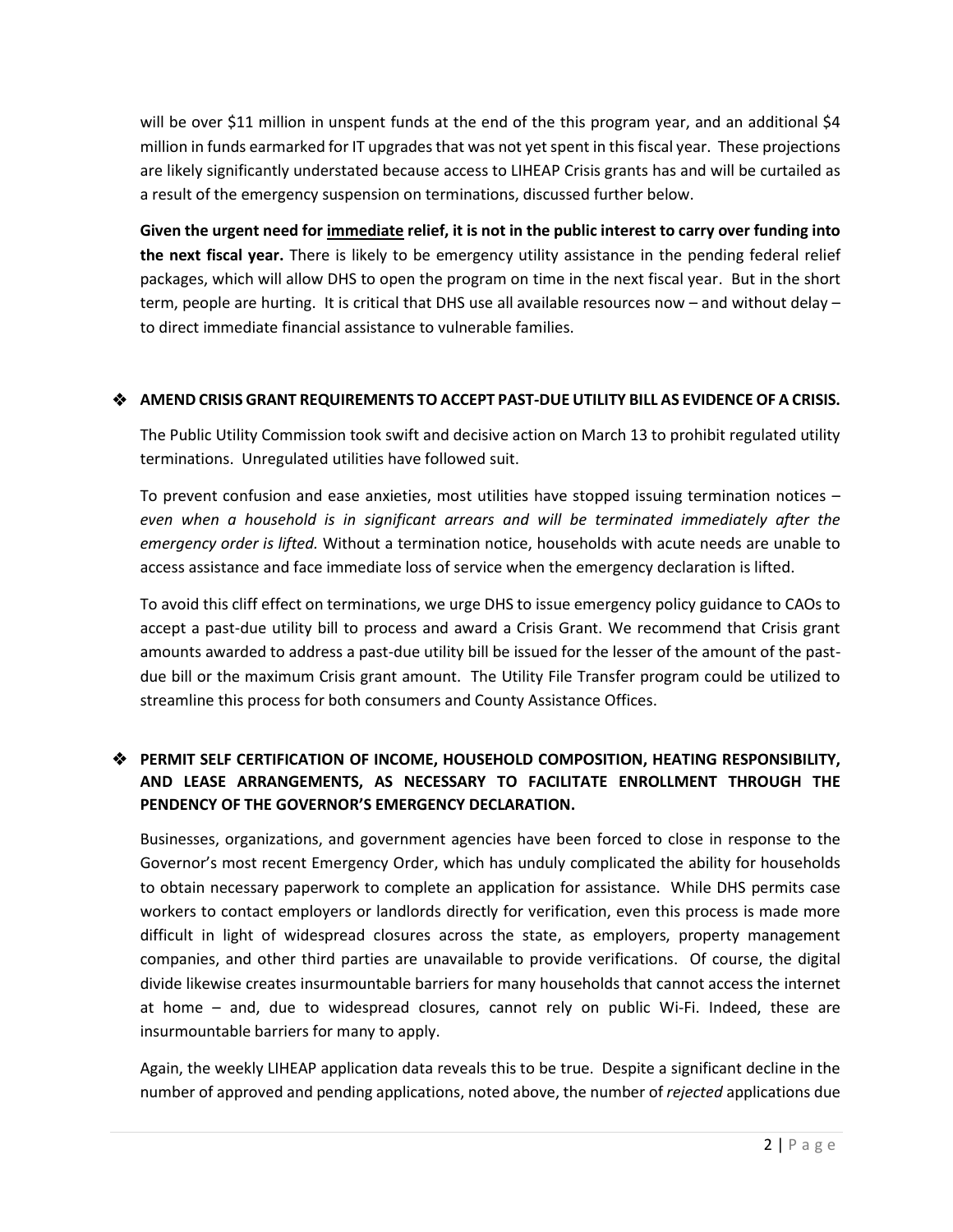to missing or incomplete paperwork has increased by 1,138 week over week. This inverse relationship – with fewer applications submitted and more applications rejected – is deeply troubling, and is evidence that current administrative requirements are preventing households from accessing the relief that they need.

In light of these significant barriers, we urge DHS to accept self-certification from applicants and/or third parties, *as necessary through the pendency of the Governor's Emergency Declaration*, to process applications.

## **PERMIT LIHEAP APPLICANTS TO CALCULATE INCOME BASED ON RECENT CHANGES TO INCOME OR UNEMPLOYMENT.**

Commerce in Pennsylvania has come to an abrupt halt as a result of the Governor's Emergency Order. Many low and moderate income households will be faced with sudden and substantial losses of income as a result of businesses, organizations, and agencies throughout the state closing. Low wage and contract workers in particular will suffer as a result of these curtailments in commerce, as such jobs often rely on tips to supplement meager incomes and operate without paid leave.

In light of the significant and sudden difficulties now faced by numerous low and moderate income households, we urge DHS to accept income information for the prior two weeks, rather than the last 30 days or the prior year before the date of application when determining LIHEAP eligibility particularly when applicants indicate recent changes to their employment status or income level.

When applicants report zero income, the County Assistance Office should accept self-attestation as verification and not require an income management letter or the zero income form. Zero income should be used as the income on the case rather than looking back to determine if there was income in the previous month.

# **ALLOW LIHEAP CASH AND CRISIS GRANTS TO BE USED FOR HEAT RELATED WATER SERVICE.**

It is undeniable: hot water is the primary defense that a household has to stop the spread of COVID-19 in their home. However, current DHS policy does not allow households to receive LIHEAP for water or wastewater service – even when that service is necessary to heat their home or for water heating purposes. DHS should suspend its current policy and allow vulnerable households to receive LIHEAP assistance for heat-related and hot water service to ensure that all households can access hot water, which is critical to stop the spread of COVID-19.

We urge you to take immediate action, and stand ready to assist DHS in any way necessary to ensure that households have continued access to critical utility services. Should you have questions regarding these urgent policy recommendations, please do not hesitate to contact the undersigned.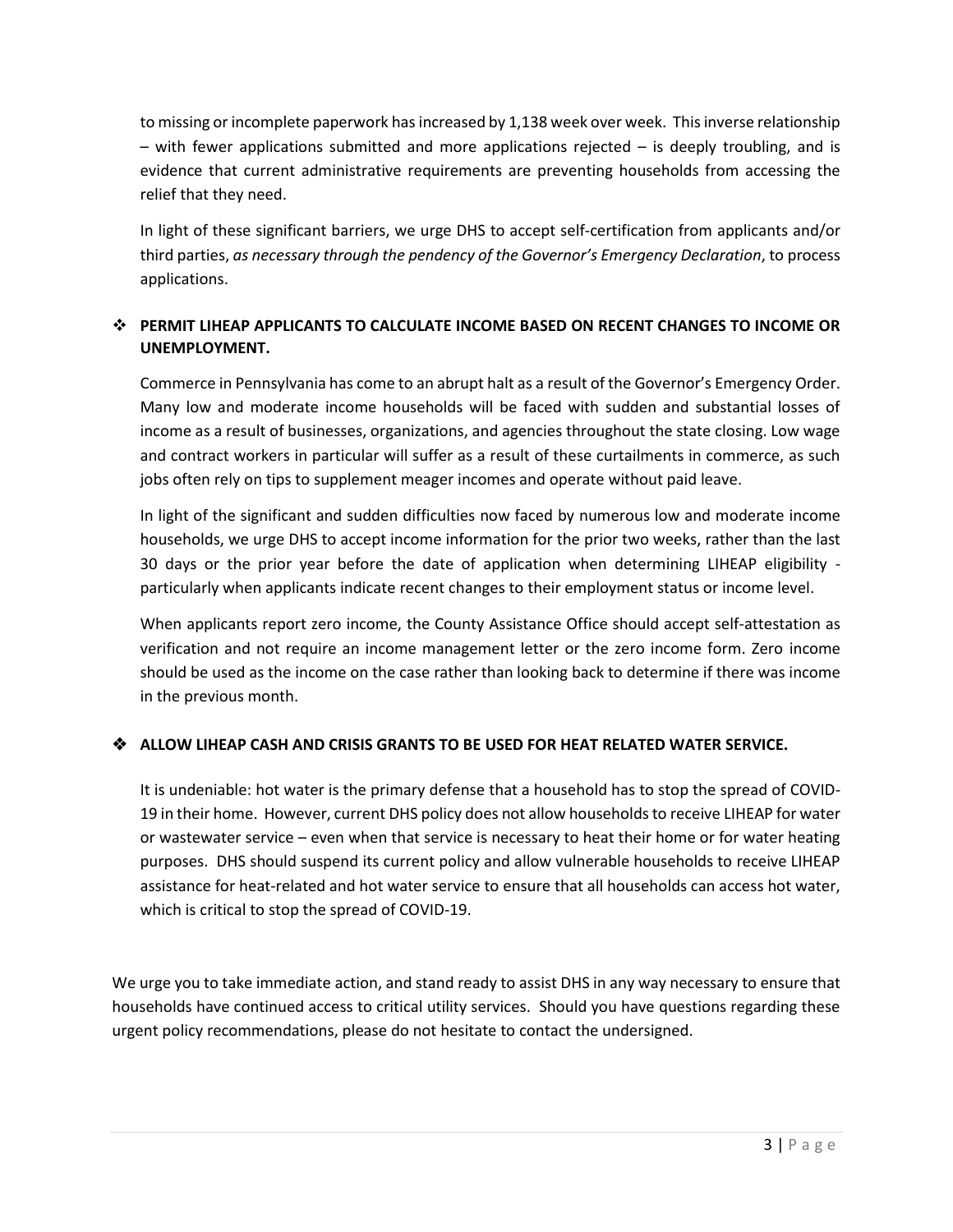Respectfully submitted,

fester l. Nanf.

Elizabeth R. Marx, Esq., Executive Director **Pennsylvania Utility Law Project Chairman, LIHEAP Advisory Committee**  emarxpulp@palegalaid.net

Robert W. Ballenger, Esq., Co-Director, Energy Unit Josie B.H. Pickens, Esq., Co-Director, Energy Unit **Community Legal Services** rballenger@cls.org jpickens@cls.org

Tanya J. McCloskey, Acting Consumer Advocate **Pennsylvania Office of Consumer Advocate** tmccloskey@paoca.org

Susan Moore, CEO **Community Action Association of Pennsylvania** susan@thecaap.org

Paul Szykman, Chief Regulatory Officer **UGI Utilities, Inc** pszykman@ugi.com

Rita F. Black, Director, Customer Relations **Peoples Gas** Rita.F.Black@peoples-gas.com

Rachel Blake, Esq., Associate Director **Regional Housing Legal Services** rblake@rhls.org

Marielle Macher, Esq., Executive Director **Community Justice Project** mmacher@cjplaw.org

Lawrence Swanson, Executive Director **ACTION-Housing, Inc.** lswanson@actionhousing.org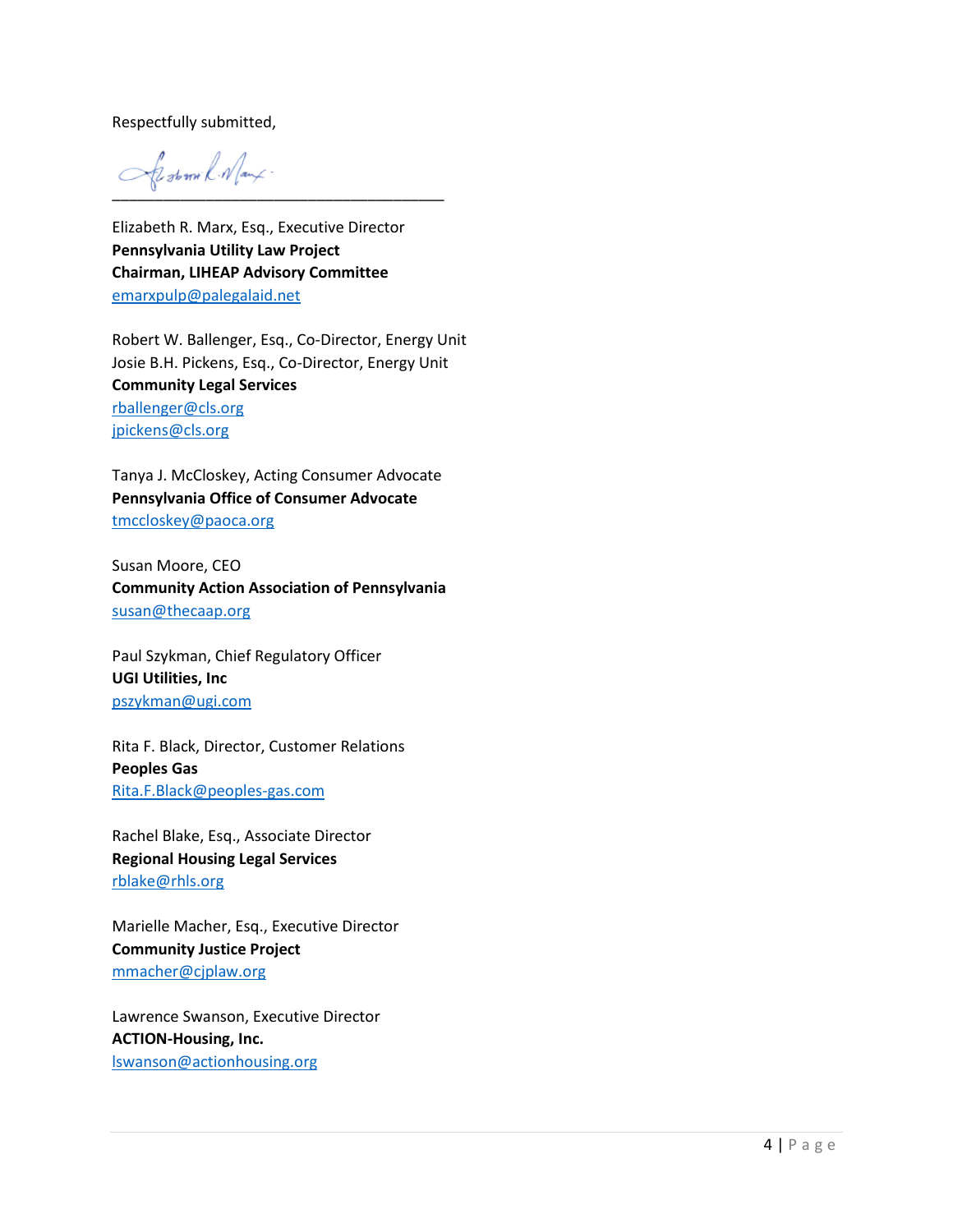Emily Schapira, Executive Director **Philadelphia Energy Authority** eschapira@philaenergy.org

Eugene M. Brady, Executive Director **Commission on Economic Opportunity** genebradyceo@gmail.com

Mitchell Little, Executive Director **City of Philadelphia, Office of Community Empowerment and Opportunity** mitchell.little@phila.gov

Theodore R. Dreisbach, Executive Director **Schuylkill Community Action** tdreisbach@schuylkillcommunityaction.com

Peri Jude Radecic, CEO **Disability Rights Pennsylvania** pradecic@disabilityrightspa.org

Sheila Forrester, Chair **Success Against All Odds** sforrest@keystonehumanservices.org

Mandy Zalich, CEO **Westmoreland Community Action** mzalich@westmorelandca.org

Michael A. Drumheller, Deputy Director of Energy Programs **Berks Community Action Program, Inc** mdrumheller@bcapberks.org

Megan Shreve, CEO **South Central Community Action Programs** mshreve@sccap.org

James M. Stark, CEO **Fayette County Community Action Corporation Agency, Inc.** jstark@fccaa.org

Steve Brame, Vice President of Public Affairs and Member Services **Pennsylvania Rural Electric Association Allegheny Electric Cooperative** Steve\_Brame@ccsenergy.com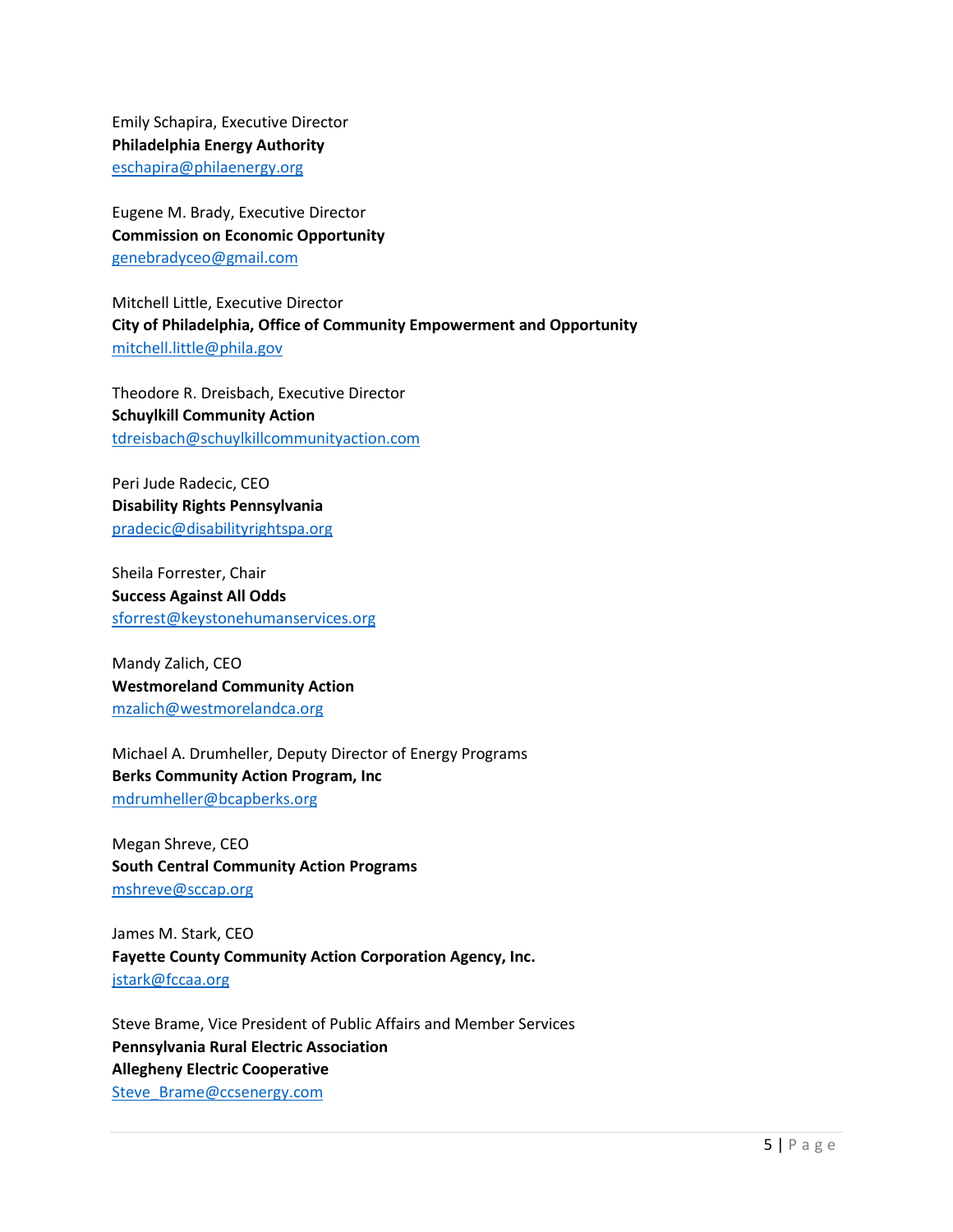Rachel Petty, Weatherization Program Coordinator **Erie County Housing Authority** rpetty@eriecountyha.org

William J. Zupich, Executive Director **Central PA Community Action, Inc.** bzip@cpcaa.net

Julian Boggs, Policy Director **Keystone Energy Efficiency Alliance** jboggs@keealliance.org

Thomas Scott, CEO **Lawrence County Community Action Partnership, Inc.** tscott@lccap.org

Kay Pickering, Housing Counselor **Harrisburg Center for Peace and Justice** kaypick@comcast.net

Raymond Nevo, State Policy and Equity Advocate **National Housing Trust** rnevo@nhtinc.org

Jim Wansacz, Executive Director **Scranton Lackawanna Human Development Agency, Inc.** jwansacz@slhda.org

Julie Bancroft, Chief Public Affairs Officer **Pennsylvania Coalition Against Domestic Violence** jbancroft@pcadv.org

Danny J. Jones, CEO **Greater Erie Community Action Committee** djones@gecac.org

Rick Beaton, Executive Director/CEO **Montgomery County Community Action Development Commission (CADCOM)** rbeaton@cadcom.org

Georgetta Parisi, Vice President, Customer Operations **Aqua Services, Inc.** gparisi@aquaamerica.com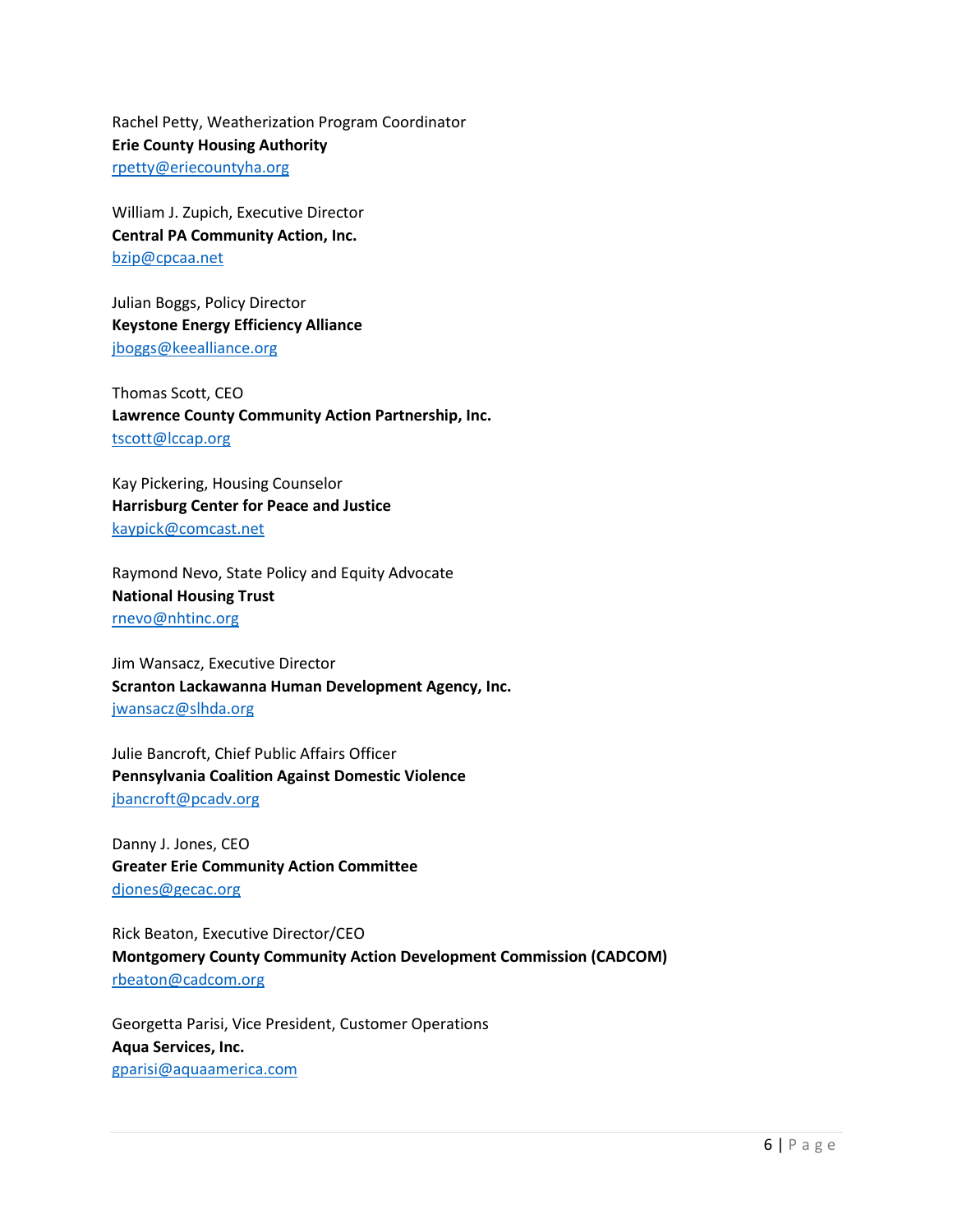Cynthia Leitzell, CPA, Board Chair Francis J. Catania, Esq., Solicitor **Chester Water Authority** cleitzell@chesterwater.com fjc@fjccp.com

Levana Layendecker, Deputy Director **Housing Alliance of Pennsylvania** levana@housingalliancepa.org

Sonia Brookins, CEO **Philadelphia Welfare Rights Organization** soniabrookins@yahoo.com

Marsha White-Mathis, Program Administrator **Philadelphia Welfare Rights Organization Member, LIHEAP Advisory Committee** marshawm53@yahoo.com

Denise Adamucci, Esq. Vice President Regulatory Compliance and Customer Programs **Philadelphia Gas Works** denise.adamucci@pgworks.com

Patrice Mitchell, Manager of NFG Consumer Business **National Fuel Gas Distribution Corporation** MitchellP@natfuel.com

Darlene J. Bigler, Chief Executive Officer **Blue Prints** dbigler@myblueprints.org

Judith Lewis, Esq., Legal Director **Women's Resource Center** lewisj@wrcnepa.org

Jenny Rafanan Kennedy, Executive Director **Pittsburgh UNITED**  jenny@pittsburghunited.org

Ann Sanders, Public Policy Advocate **Just Harvest** AnnS@justharvest.org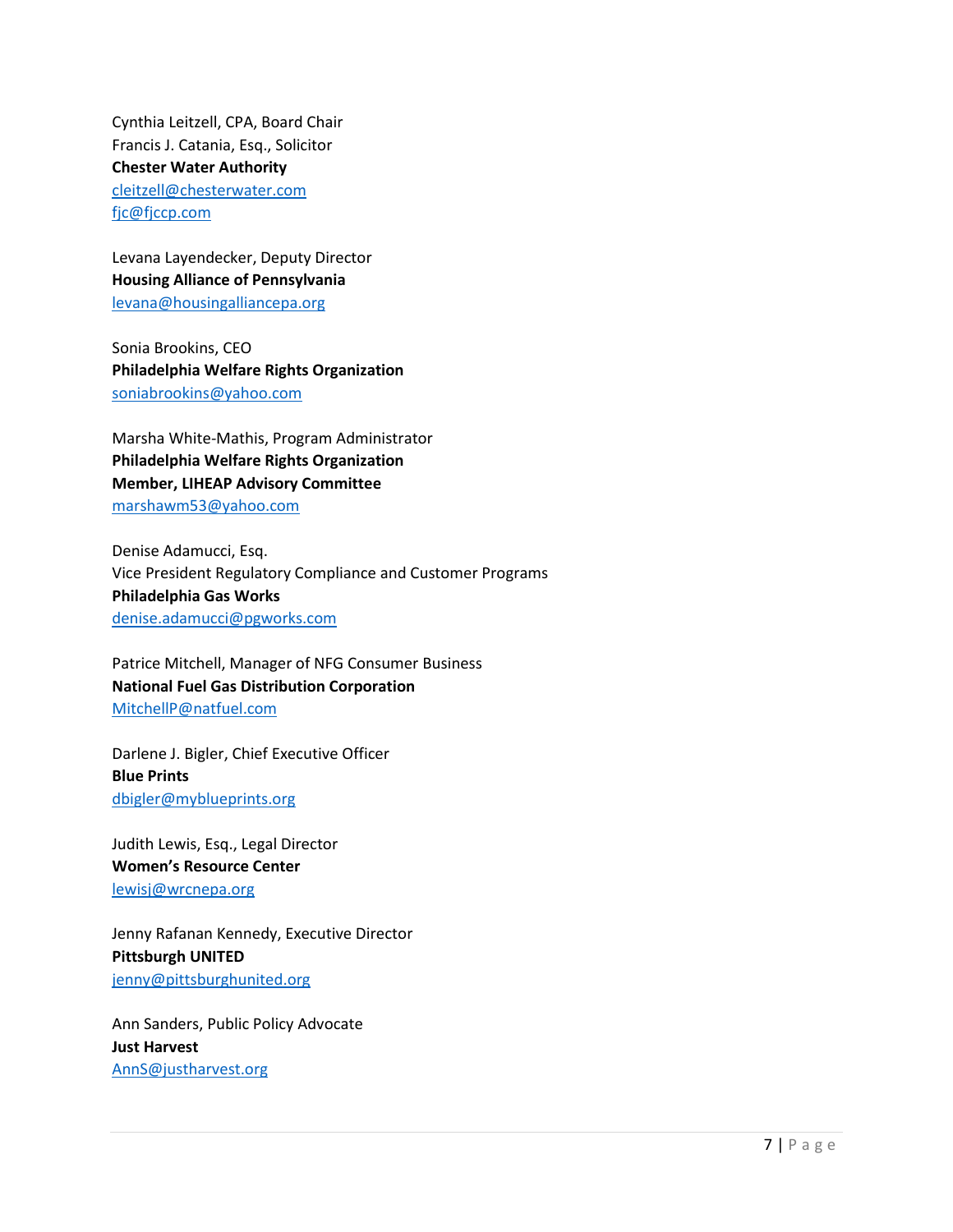Karen C. Buck, Executive Director **SeniorLAW Center** KBuck@SeniorLAWCenter.org

William Pickering, Deputy Executive Director **The Pittsburgh Water and Sewer Authority** wpickering@pgh2o.com

Chad Quinn, Chief Executive Officer **Dollar Energy Fund** cquinn@dollarenergy.org

Mark Szybist, Senior Attorney **Natural Resources Defense Council**  mszybist@nrdc.org

Minta Livengood **Member, LIHEAP Advisory Committee Member, Medical Assistance Advisory Committee Member, Income Maintenance Advisory Committee** livengoodminta@gmail.com

Mike Doran, President **Pennsylvania American Water** Mike.doran@amwater.com

Charlotte Katzenmoyer, CEO Marc Kurowski, Board President **Capital Region Water**  Charlotte.Katzenmoyer@capitalregionwater.com

Joseph Otis Minott, Esq., Executive Director & Chief Counsel **Clean Air Council** Joe\_minott@cleanair.org

Laura Handel, Esq., Managing Attorney **Health, Education and Legal Assistance Project: A Medical Legal Partnership** lhandel@helpmlp.org

Jennie Shade, Director of Government Relations **Pennsylvania Municipal Authorities Association** shade@municipalauthorities.org